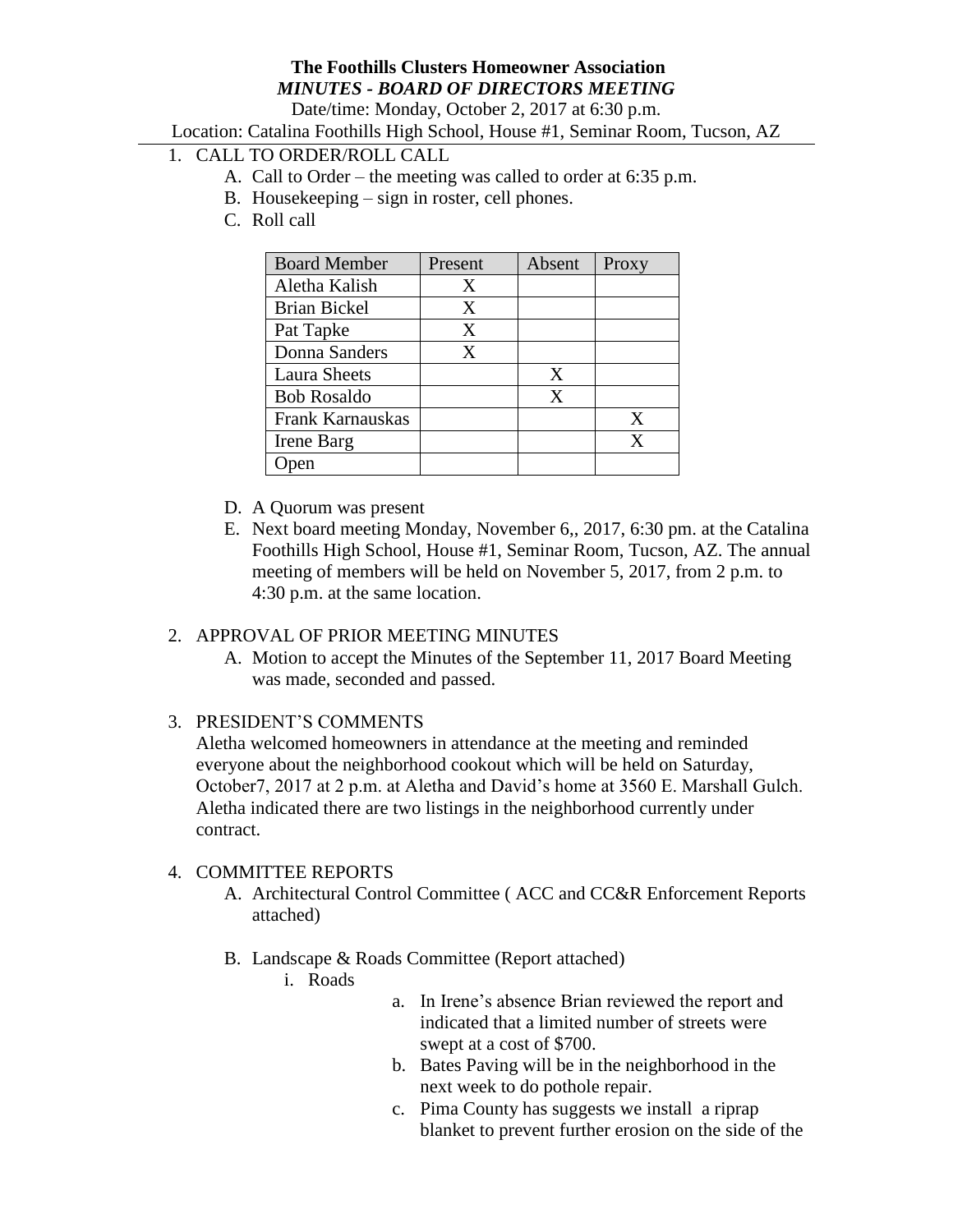road at the Ventana Canyon and Cascade Springs intersection.

- ii. Landscape
	- a. Irene has filed a request with Pima County to clean up the island at Alvernon Way and Evans Mountain and to trim back vegetation at several areas along Evans Mountain that have become safety hazards.
- C. Business Process Committee
	- i. Status of consent forms we currently have 128 signed consent forms in favor of the CC&R change. Signing events are scheduled for October  $21^{st}$  and November  $4^{th}$  and a notary public will be available at the cookout on October 7, 2017 and the annual meeting on November  $5<sup>th</sup>$ .

### D. Communications Committee (No Report)

- i. Pat will follow up with Bob Newcomb regarding making our website more user-friendly and interactive.
- E. Finance Committee
	- i. Brian reviewed Treasurer' Report including the Balance Sheet as of September 30, 2017, the A/R Aging Summary as of September 30, 2017 and the Transaction List for September, 2017.
	- ii. Brian read a letter from our attorneys indicating that billing rates will go up to \$290/hour for Carolyn Goldschmidt, \$270 for Michael Shupe, and \$150/hour for paralegal.
- F. Welcoming Committee
	- i. The welcoming committee received no notice of new homeowners in the neighborhood this month.
	- ii. The community cookout will be held on Saturday, October 7, 2017, however the location for the cookout will be at Aletha's home at 3560 E. Marshall Gulch instead of at the Ventana Canyon circle. The location change has been posted on The Foothills Clusters website and on Next Door and a sandwich board will be set up at the Ventana Canyon circle giving the new location.
	- iii. The committee is still working on getting bids on printing a folder for welcoming packets.
	- iv. The committee is working on an article for the newsletter announcing a 30-Day Declutter Challenge for the neighborhood starting after the first of the year.

### 5. OLD BUSINESS

- i. Dumpsters will be in the neighborhood the weekends of November 3 through 5 and November 10 through 12.
- ii. A question was raised at the finance committee meeting as to whether it is within the scope of the association to require a lot survey at the time that property transfers ownership. Frank will check with the attorney and report back on this. Tabled until